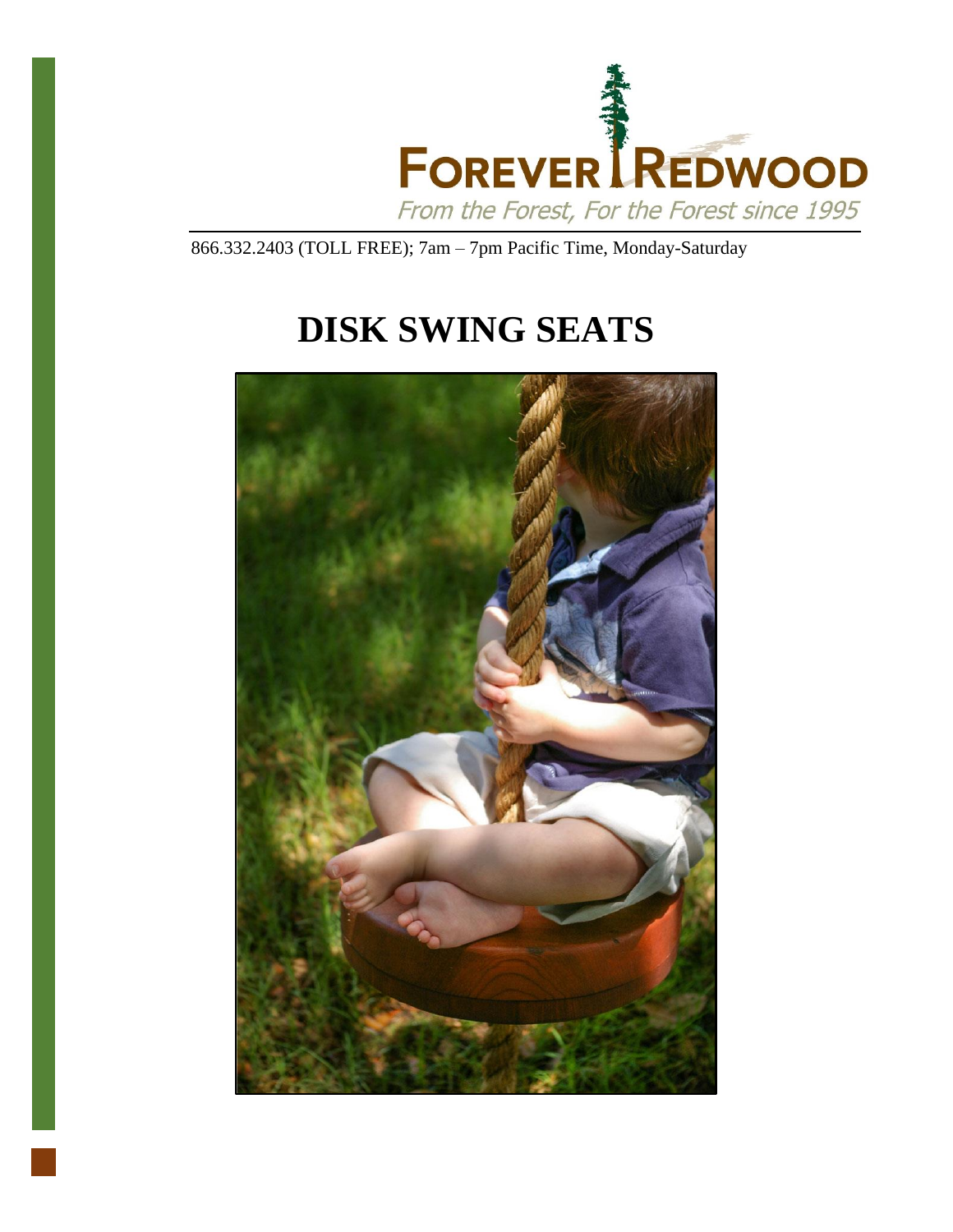## **CONTENT**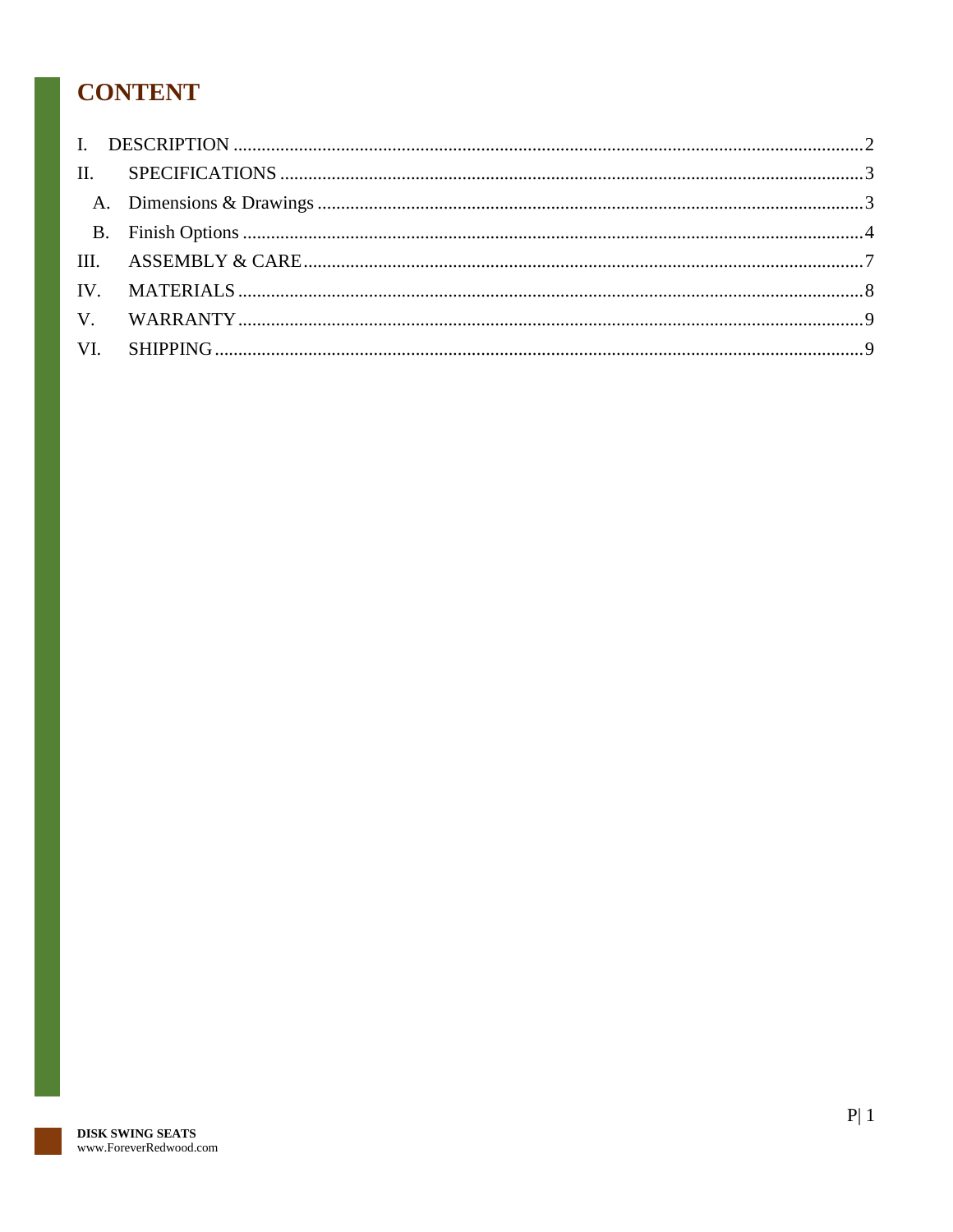### <span id="page-2-0"></span>**I. DESCRIPTION**

**Simple Classic Swinging Fun! Our Disk Swing Seat allows you to place a swing almost anywhere. Just add a rope and get swinging!**

- **Design:** Simple classic design. Just select a hole for the rope you will use, feed it through and tie a knot underneath the swing seat.
- **Quality:** Constructed with finely finished weather resistant Redwood that makes the disk both beautiful and durable.
- **Customize:** Select the sealant of your choice from the options available under **More Options.**
- **Assembly:** No assembly required. Ships fully assembled.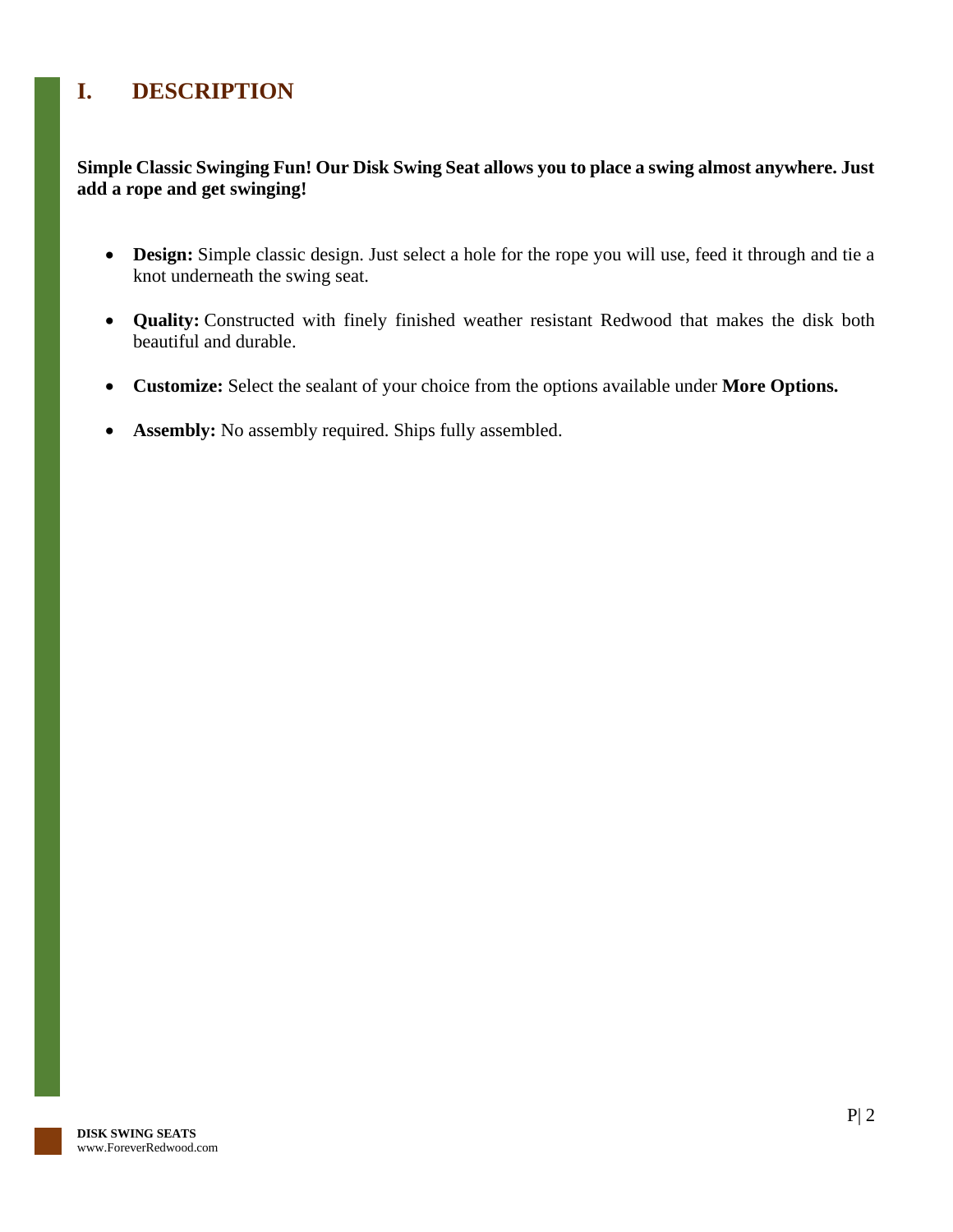### <span id="page-3-0"></span>**II. SPECIFICATIONS**

#### <span id="page-3-1"></span>**A. Dimensions & Drawings**

The Disk Swing is available in 3 sizes: 12, 15 and 18 inch diameters. The 12-inch size is ideal for kids up to 10 years old. The 15-inch size is ideal for all kids and average sized adults. The 18-inch swing works for anyone any size. Disk Swing Seat Capacity is 450 lbs. however, ultimate weight bearing capacity will depend what you use to attach the seat (e.g., rope, chain, etc.) and what you attach it to (e.g., a tree).



**Save money on your disk swing seat by** foregoing the stainless steel chain and hardware and instead using good quality rope at a fraction of the cost. Just choose the 1/2-inch hole (or a larger hole) to add a thick rope. Just loop the rope through the seat's center hole and make a good strong knot or two underneath the seat to hold the rope in place. No chain, no eyebolts less cost and it's the old-fashioned way to do it! The most popular rope size chosen is 3/4" thick. But, if you can find 1" thick rope at your hardware store, the wider rope is easier to hold on to.Seats are available in 3 sizes: 12, 15 and 18 inch diameter. 12 inches is for children up to age 9. 15 inches is for kids of all ages and average sized adults. 18 inches can be used by anyone including large adults.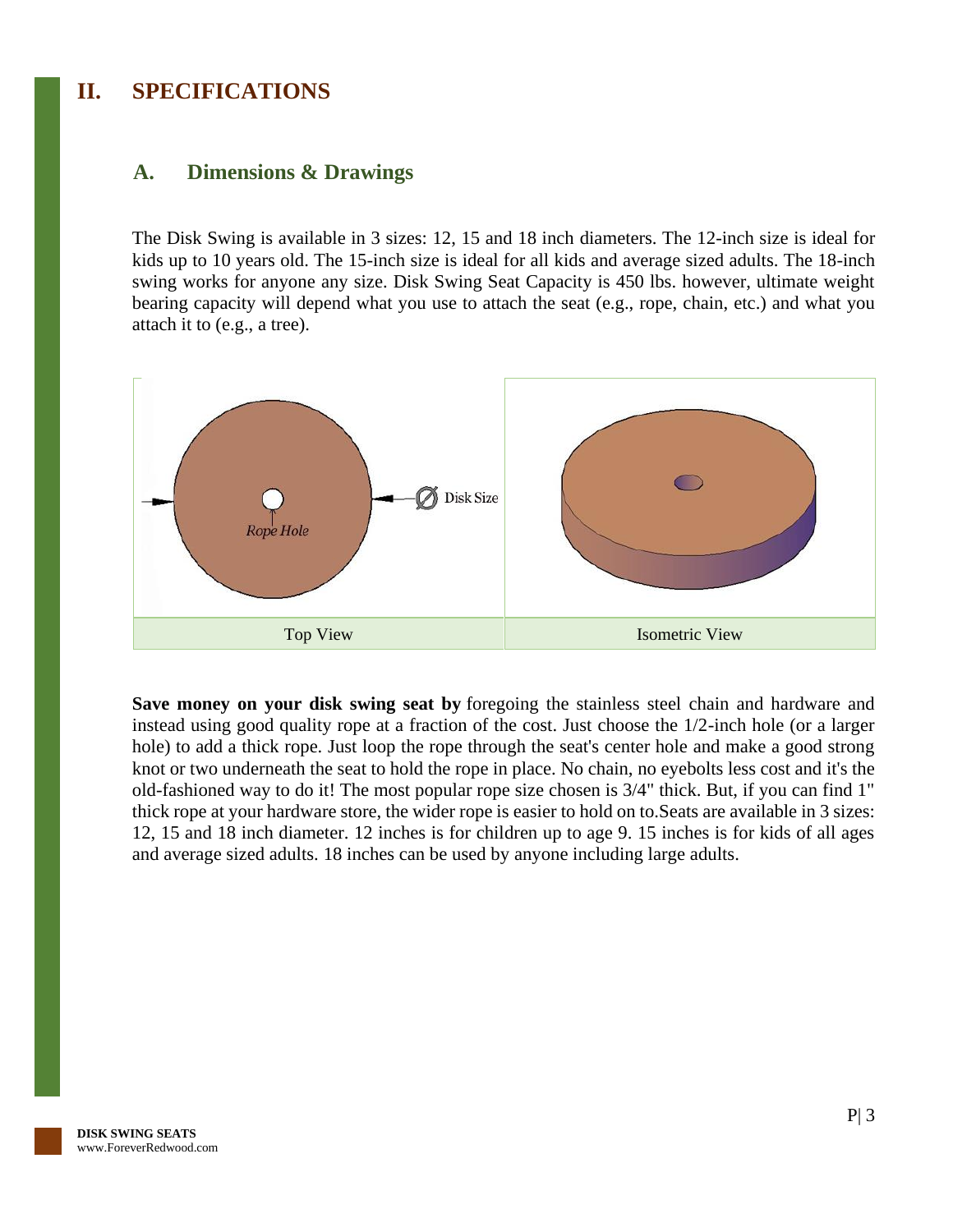### <span id="page-4-0"></span>**B. Finish Options**

All our furniture ships finely sanded to 220 grit for a smooth to the touch finish.

The most popular finish is our Transparent Premium Sealant. This sealant leaves your furniture looking natural and helps keep the beautiful wood surface colors from fading for several years. We use Sickens brand finishes because they are the best finishes on the market. For more information about our finishes and how to keep your furniture looking great year after year, please go to: Care  $\&$ [Finish.](https://www.foreverredwood.com/redwood-furniture/care-finish/)



#### **Unfinished (fine sanding only):**

If you are applying your own stain or want the surface color to fade to a "weathered look" in a few months. We do not recommend you leave your furniture unfinished outdoors for any extended period regardless of wood quality. Outdoor weather changes constantly and it is best to at least seal the wood to protect it from consistently absorbing and losing moisture.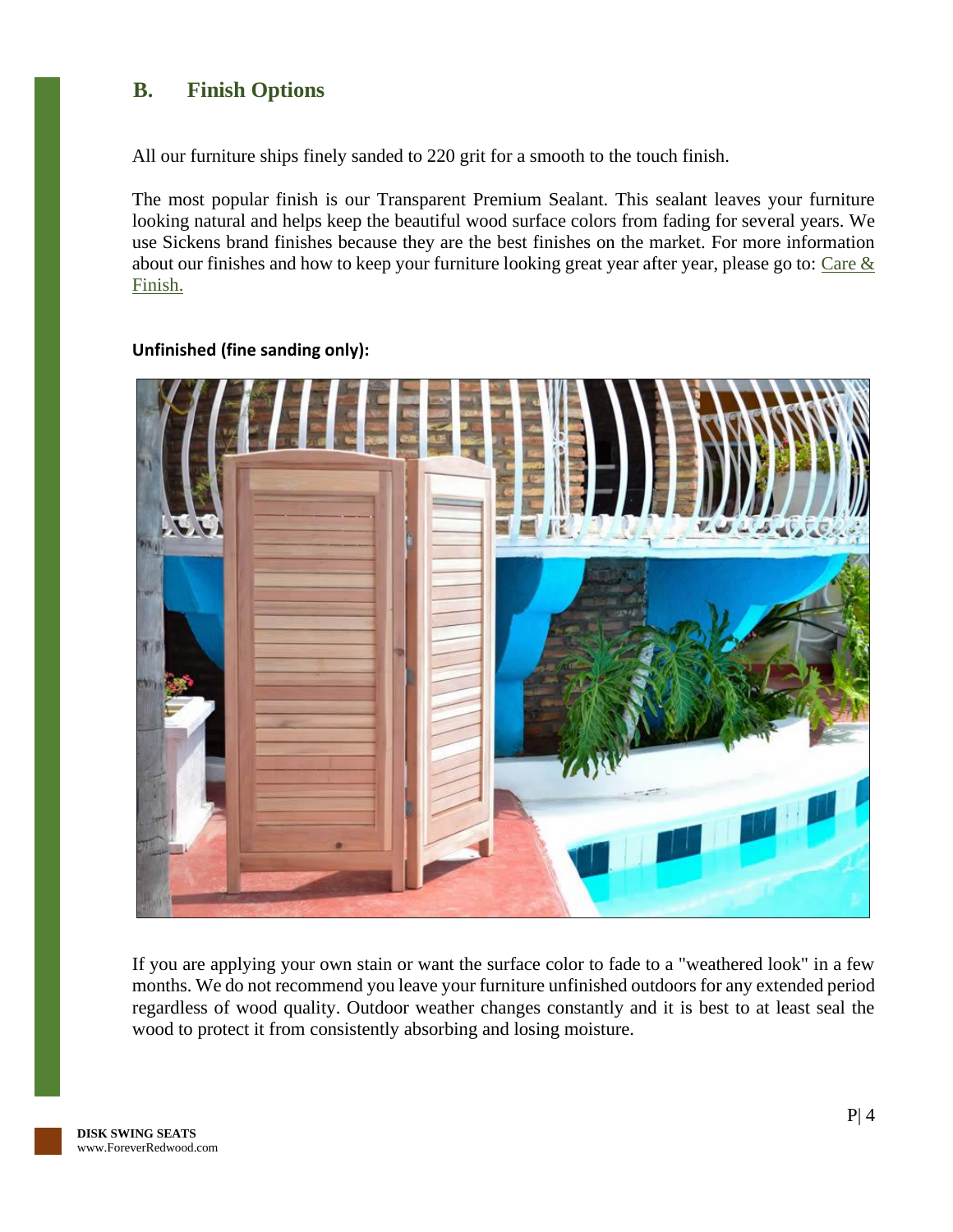#### **Transparent Premium Sealant - Recommended for Outdoors:**

Below are the 5 grades of wood we offer with the Transparent Premium Sealant applied. The color tones shown are close representations of the color your furniture will look like. There is no extra charge for the Transparent Premium Sealant:



We also offer the Transparent Premium Sealant with the following stains. There is a small charge for adding these stains because it increases the total amount of coats to 4 with the sealant as the final coats:

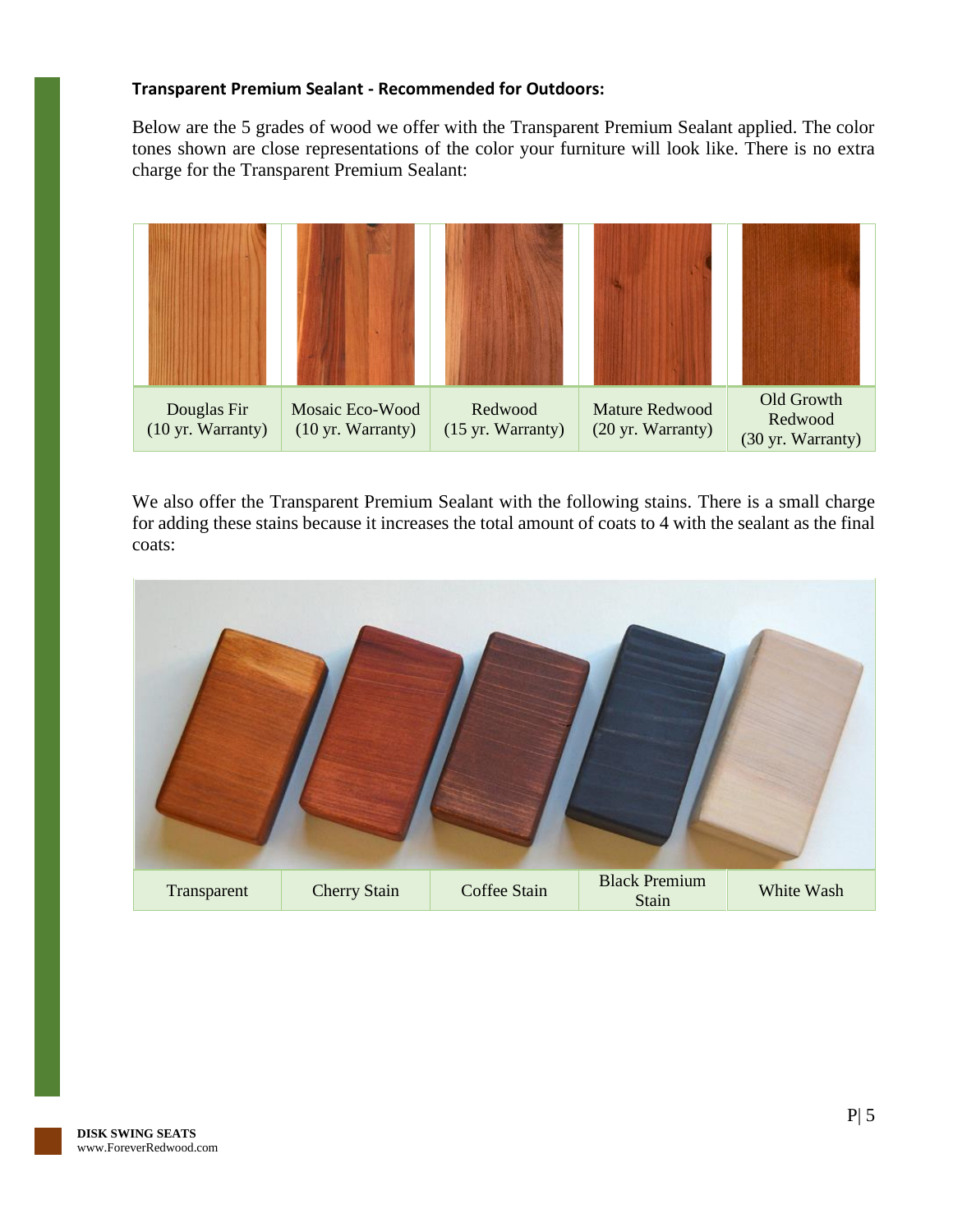

Here is how the Coffee Stain looks like on Redwood

Here is how the Cherry Stain looks like on Redwood



Here is how the Black Premium Stain looks like on Redwood

Here is how the White Wash looks like on Redwood

### **Tiger Stripe Effect**

Douglas-Fir when stained dark creates a "tiger stripe" effect as shown in this photo. It is beautiful and most customers love it. If you are looking for a dark consistent stain and do not want to see a "tiger stripe effect", please go with any of the Redwood grades for a more consistent stain finish.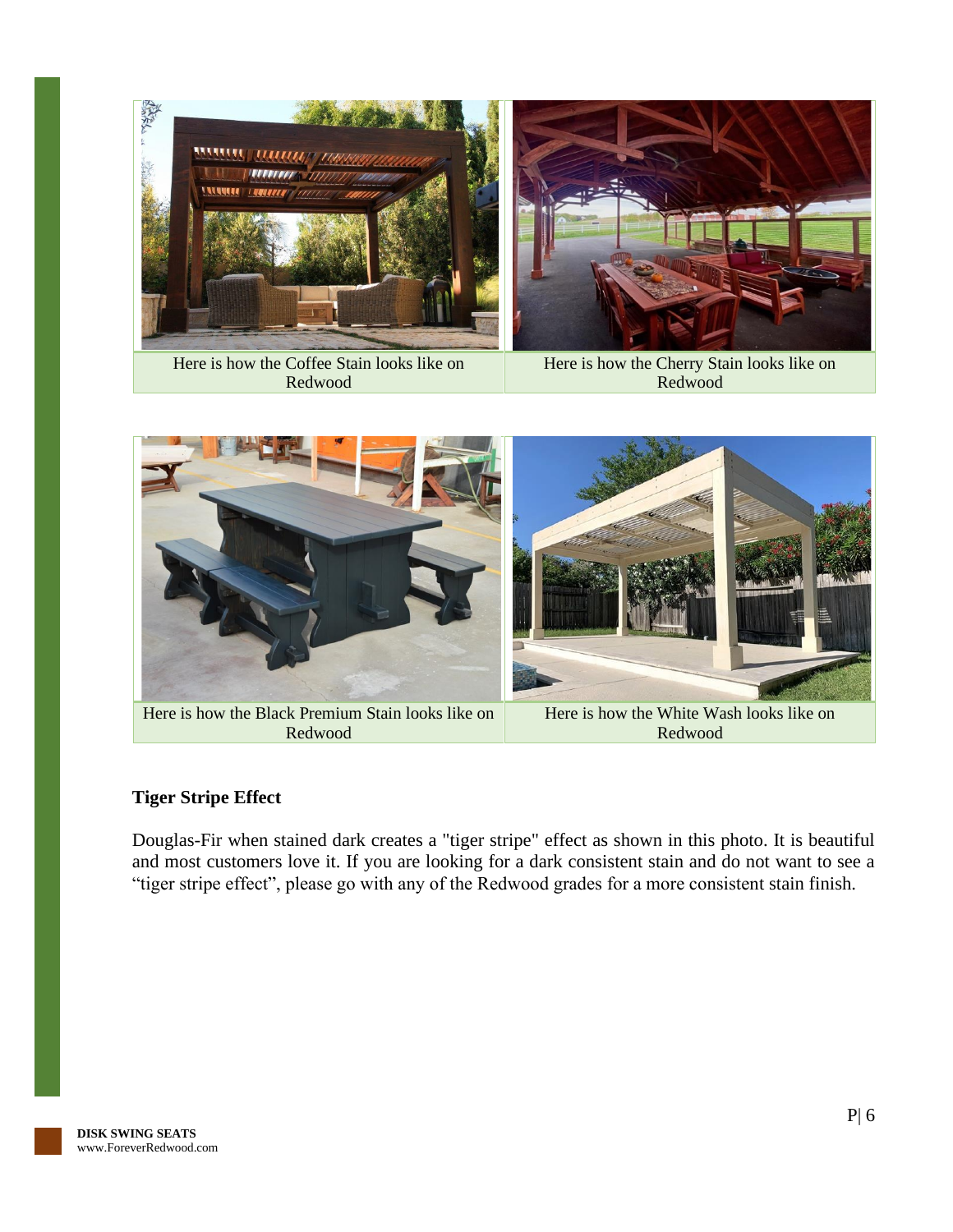

#### **Primers**

- **Off-White Oil-Based Primer:** If you are painting a light color. We apply two coats so that it is ready for one final coat.
- **Gray Oil-Based Primer**: If you are painting a darker color. We apply two coats so that it is ready for the final coat.

### <span id="page-7-0"></span>**III. ASSEMBLY & CARE**

The **Disk Swings Seat** ship fully assembled. Just unpack and enjoy.

#### **All You Need is a Few Tools and a Friend.**

Assembly is best done by two people and usually takes about half a day to a day, depending on size. Pergolas need a ratchet wrench, a hammer and a ladder to put them together. In some cases, you might need a drill to attach the posts into concrete. As with all our products, we preassemble pergolas in our shop to ensure everything fits together. All hardware is included and all parts are clearly labeled before it is shipped. We also include detailed step-by-step instructions.

Take a look at our assembly instructions below for specific details. If you plan to pour concrete to hold the posts, the project will require an additional half day prior to assembly. Please do the concrete pour a few days prior to assembly to allow the concrete to cure.

#### **Installation Help.**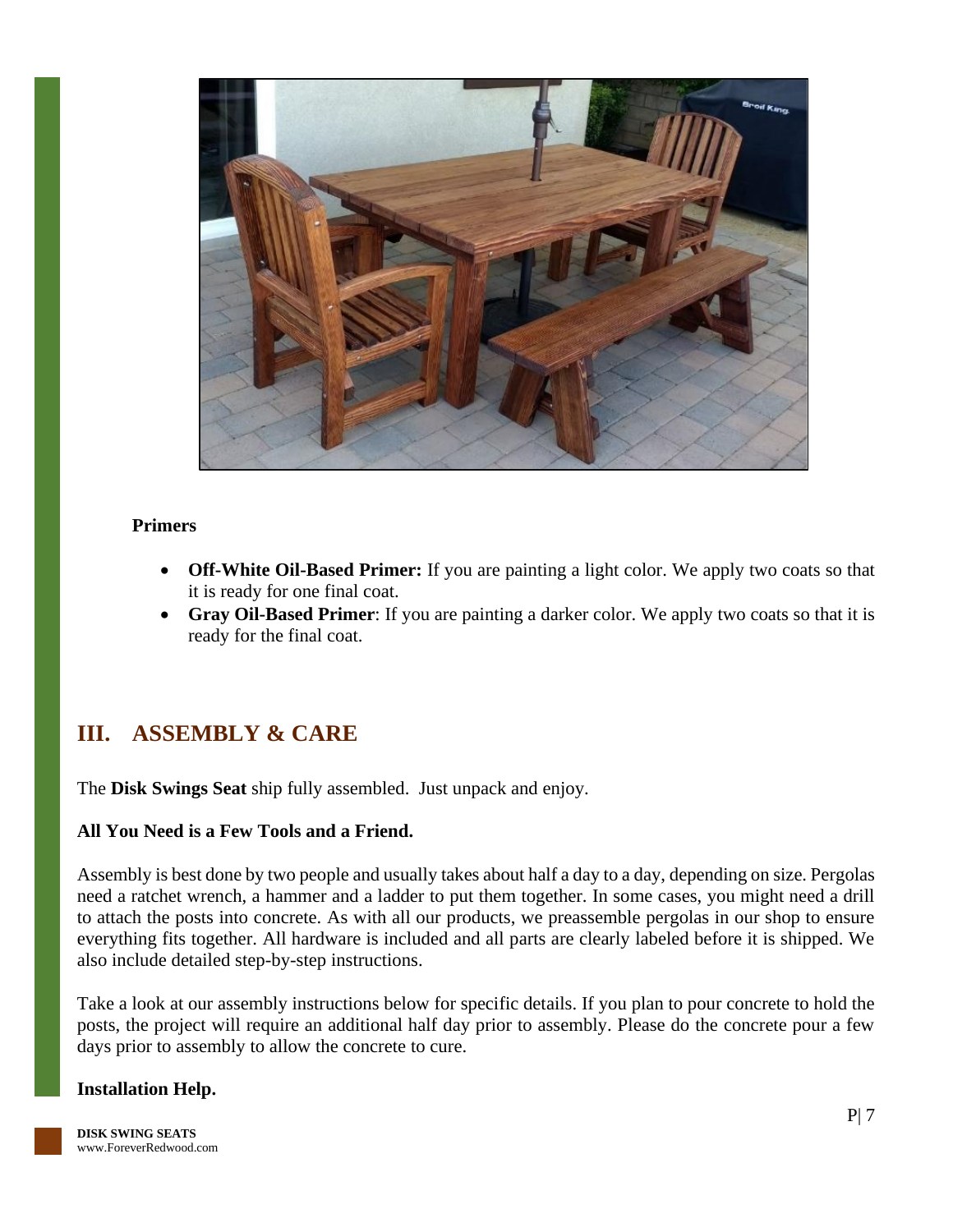Special talent is not required to re-assemble our pergolas. But, if you would like help, [just let us know.](https://www.foreverredwood.com/information/contact) We have our own team for installations in California, Nevada and Southern Arizona and a network of local contractors we recommend for farther afield.

**Care:** Your Forever Redwood Furniture will last for decades in year-round weather without maintenance.

Depending on the wood grade you choose, even with harsh year-round outdoor conditions, you can expect your furniture to last from ten to forty years without maintenance of any kind.

Being outside year-round is rough on any woods finish. The surface absorbs UV rays, pollution, constant variations in moisture and temperature and it also oxidizes. This is why most wood just doesn't hold up and the surface color slowly changes towards a silver patina over the years. But, with Forever Redwood, you don't have to worry. The silver patina is surface deep only (less than 1/64") and is not indicative of decay. Your set will last decades and is not compromised in any way by the surface color change. For example, we keep our display items as is without refinishing to show off this natural aging (we like the patina!).

Although Forever Redwood is maintenance-free, we recommended you take a few minutes as needed to clean by either hosing down and/or brushing/dusting away accumulated debris (no soap or chemicals needed). If you'd like to keep your set looking its best for decades, please go to: [Care and Finish.](https://www.foreverredwood.com/redwood-furniture/care-finish)

### <span id="page-8-0"></span>**IV. MATERIALS**

The secret to outdoor longevity begins and ends with the wood. We use generous amounts of the most decay resistant wood available. We encourage our customers to compare photos of our items side by side with any competing product. Thickness counts. Furniture that is thin and light simply won't last in the year round weather.

To keep your furniture beautiful, we use only stainless steel hardware and the highest quality stains and sealants. We use only the Sickens brand of sealants.

Our primary customer has always been the homeowner that appreciates spending a bit more for quality that will last decades.

Our products are installed with organizations that appreciate longevity like the U.S. Forest Service, U.S. military installations, State and City parks, golf clubs and hotels.

We are favored by many landscape architects and contractors because they can count on exceptional quality and quick personal service to complete projects.

We build each item by hand. This insures your set is finely finished and carefully inspected. Old-fashioned hand building also allows us to adjust the size or design of any item to fit your needs.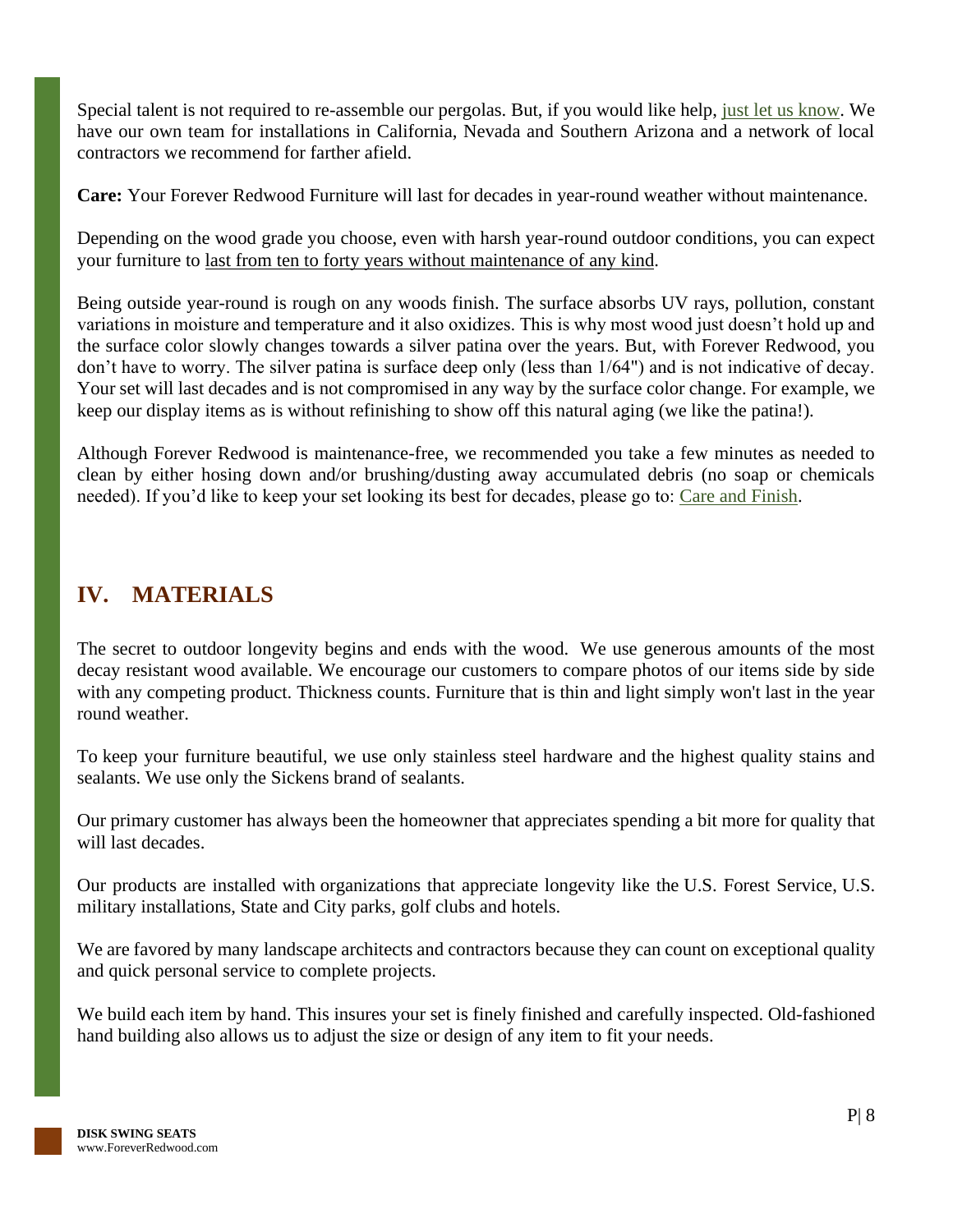Because we are a forestry company, we can offer 5 exceptional wood grades to choose from our carefully managed forests with warranties of up to 30 years against decay in any weather. [Click for more about our 5](https://www.foreverredwood.com/redwood-furniture/wood-grade/)  [wood grades.](https://www.foreverredwood.com/redwood-furniture/wood-grade/)

### <span id="page-9-0"></span>**V. WARRANTY**

Wood decay is warrantied up to 30 years depending on the wood grade. No other outdoor furniture manufacturer has warranties like this. The key is the excellent quality of our wood and the extra-thick timber designs of all our pieces.

### **Wood Grades and Decay Warranty:**

- Douglas-fir: 10 years
- Mosaic Eco-Wood: 10 years
- Redwood: 15 years
- Mature Redwood: 20 years
- Old-Growth Redwood: 30 years

Forever Redwood stands behind its products. We are committed to quickly resolving any issues that might occur. For more information please see our [Warranty](https://www.foreverredwood.com/redwood-furniture/warranty) page.

### <span id="page-9-1"></span>**VI. SHIPPING**

### **We offer 4 Shipping Options in the U.S.:**

- Rush Shipping (ships in 3 weeks).
- Priority Shipping (ships in 6 weeks).
- Standard Shipping (ships in 10 weeks).
- Free Shipping in the Continental U.S. (ships in 14 weeks).

### **Notes for Orders requiring drawings or approvals:**

All Shade Structure orders (Pergolas, Pavilions, Gazebos and Arbors) require drawings to make sure all details are agreed upon prior to building and to give our customers the ability to customize their structures to meet their needs. We also sometimes make custom changes to Swings, Planters, Benches, Tables and other standard production items per customer requests. If your order has a custom detail or is a shade structure, you will receive your first drawings via email within 5 business days of receiving your completed order with a deposit.